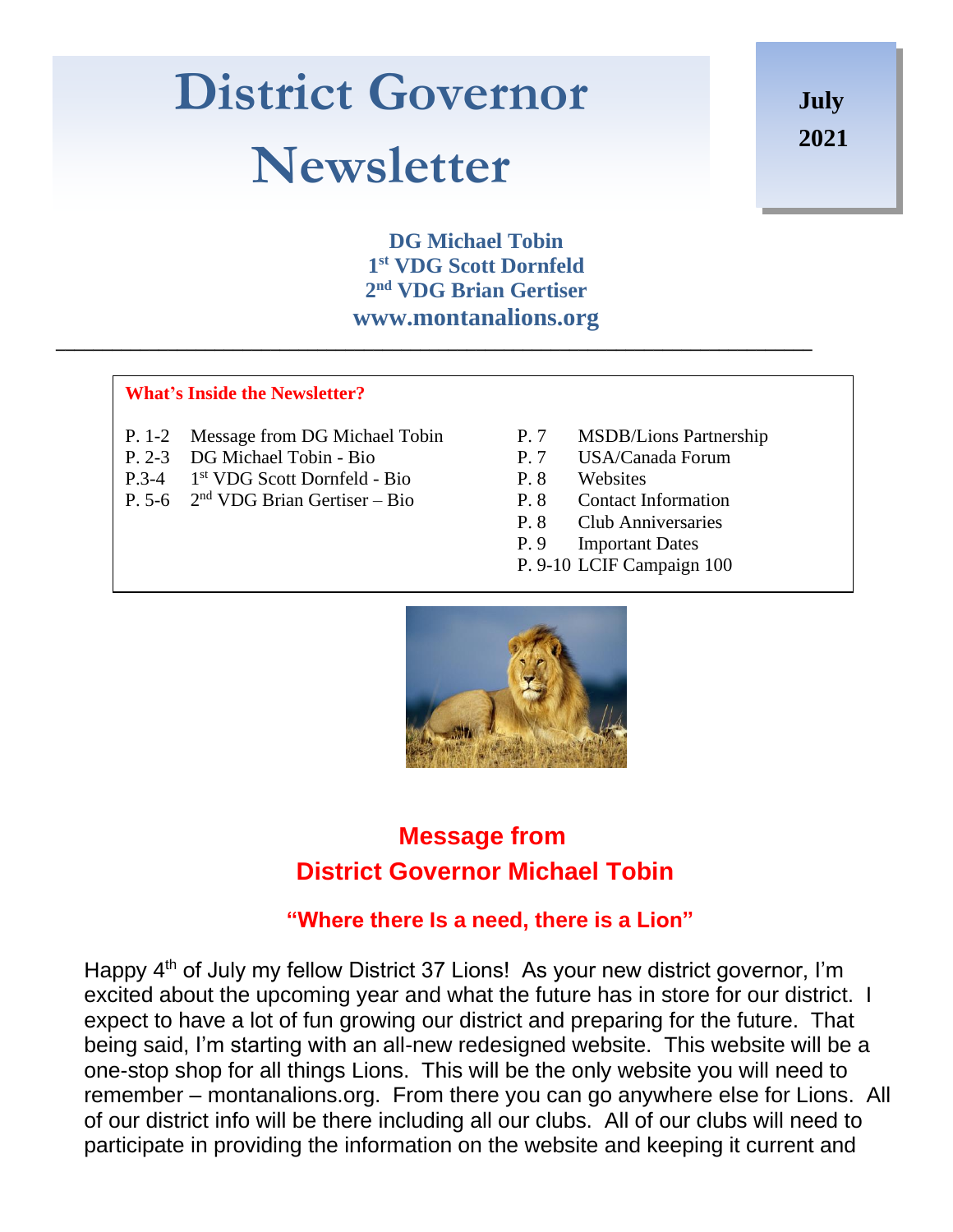correct. This will ensure that our communications improve. One of my other goals is to improve communications between the district, all of its clubs and LCI, again ensuring that all information is timely and accurate. Another goal of mine is to improve our training – president, secretary and treasurer at the club level and governor, zone and region chair training at the district level. In order to grow District 37, I would like to see every club induct at least one new member in the upcoming year. You can do more, but I'd like to see at least a net plus one - you can do it!! We may be a relatively new single district, but we are vibrant, strong, excited and dedicated to being Lions!

DG Michael Tobin



#### **District Governor Michael Tobin**

DG Mike was born in Helena, MT, graduating from Helena High (go Bengals). After graduation Mike joined the US Navy retiring as a Senior Chief (E-8) after 24 years. Moving his family back to Helena, He started his own Window and Door business.

After 9/11 he felt the need to continue his public service so he closed his business and was hired by INS (Immigration and Nationalization Service) as an inspector where he was stationed at the Sweet Grass POE, (port of entry). After over 10 years as a Federal Law Enforcement Officer he retired a second time.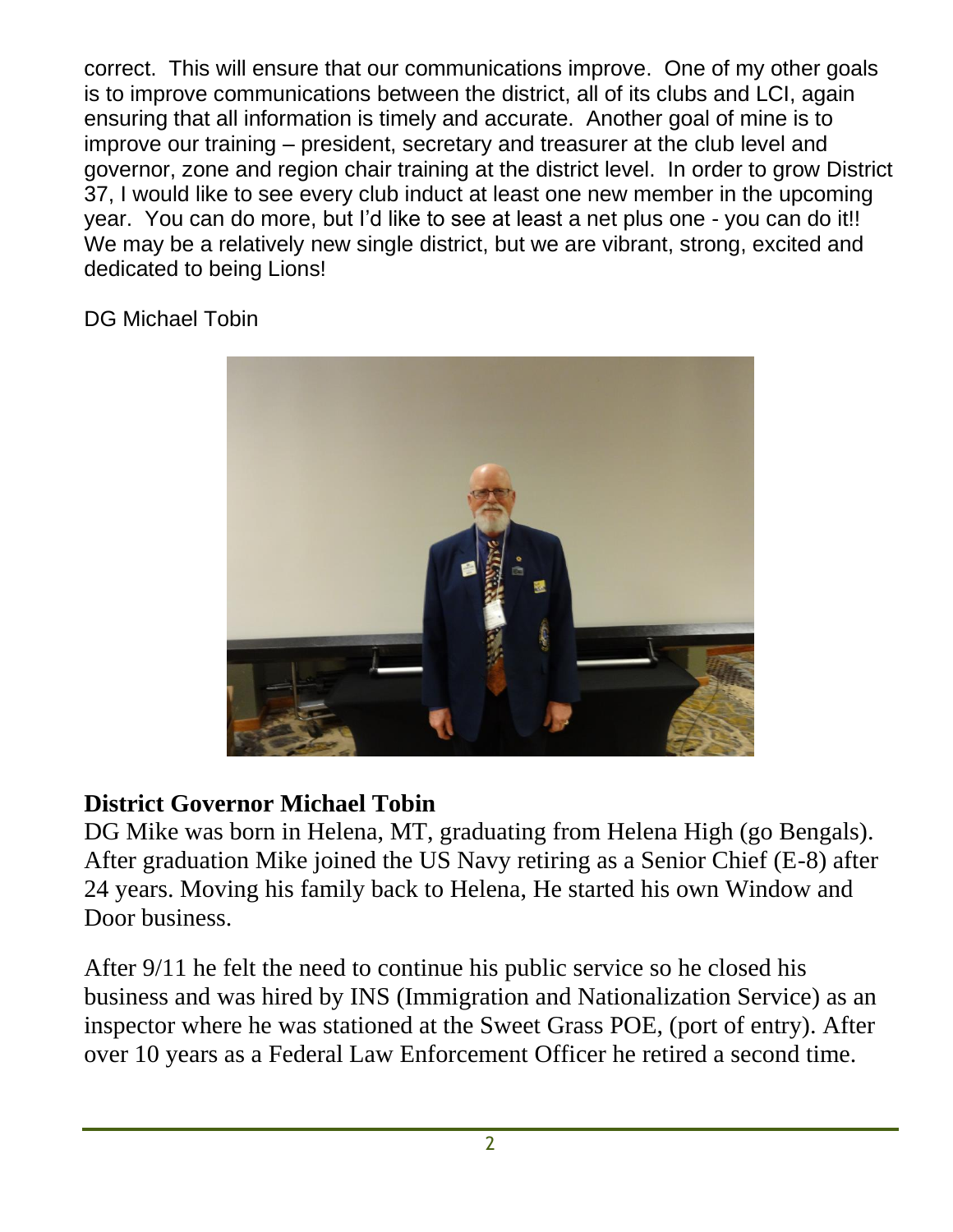He currently drives bus for the Sunburst School District #2. Mike is married to Lion Peggy and they have two daughters Michelle and Meghan.

Mike is a member of the Coutts/Sweet Grass Lions Club. He has served several terms as club president and LCIF Coordinator. He has served as zone chair for zone 7 for two years prior to becoming 2nd Vice District Governor

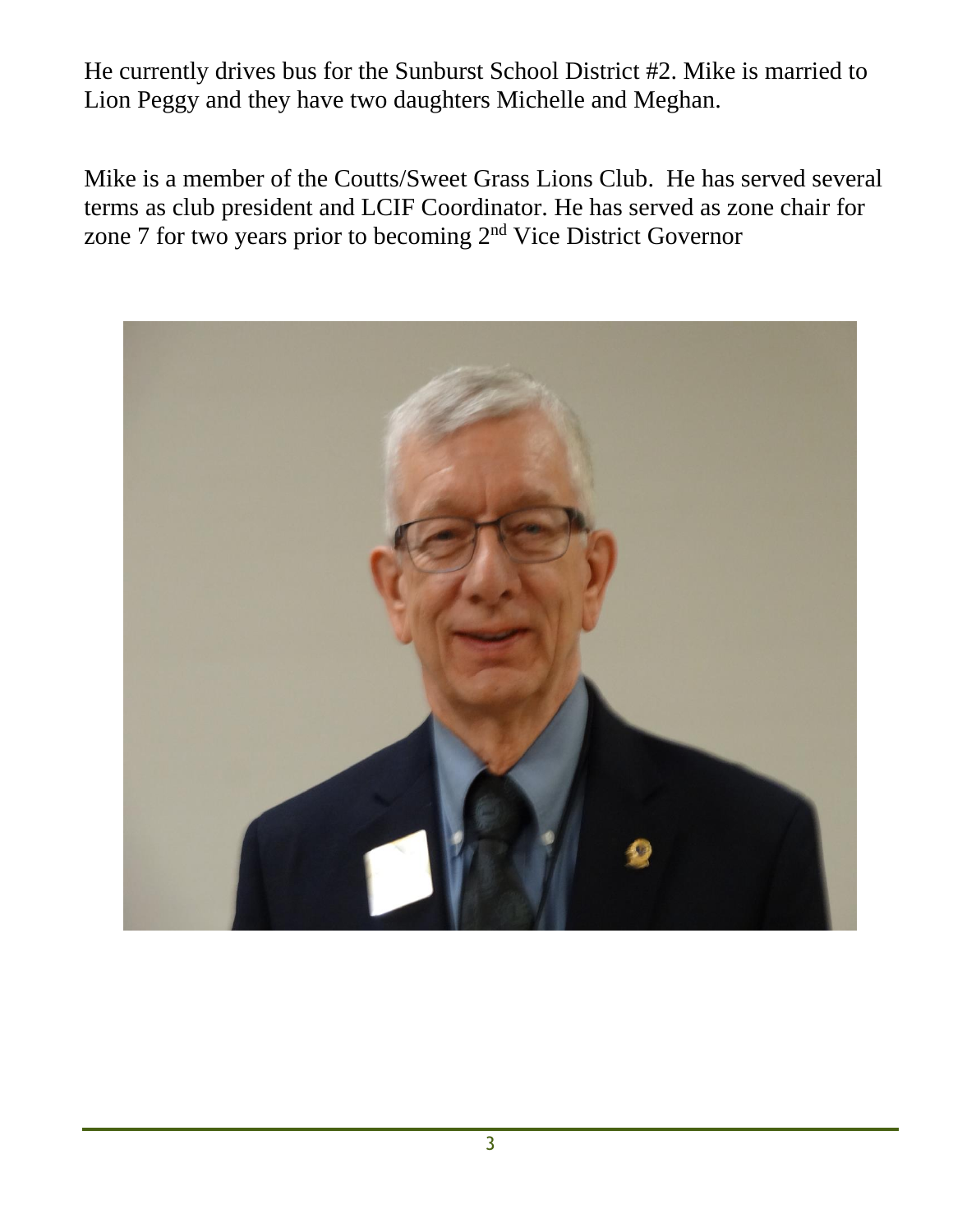#### **1st Vice District Governor Scott Dornfeld**

1st VDG Scott was born in Minot, ND and the family moved to Montana when he was 3 years old. He was raised and went through school in Kalispell, graduating from Flathead High School. After graduation, he attended Flathead Valley Community College for 2 years. Upon completion of coursework at FVCC, he attended Eastern Montana College, Billings (now called MSUB). After graduating from EMC, he went to work for a chemical distributor as the office/warehouse manager, and later, on the road as a salesman, travelling Eastern Montana and Western North Dakota.

In 1985, he had the opportunity to spend more time at home with the family and bought a music store in Sidney, MT. He owned and operated the store for 28 years, until retirement. He and his wife, Barb, moved back to Billings to enjoy their newfound freedom. They have two children, Becky, living in Miles City, and Jeff, living in Williston, ND. They also enjoy their 6 grandchildren and 1 greatgranddaughter whenever possible.

Scott started his life in Lions with the Sidney Lions club, serving as a director, secretary, and president. When he returned to Billings, he transferred his membership to the Billings Heights Lions club. He has served as president, secretary, zone and regional zone chairs.

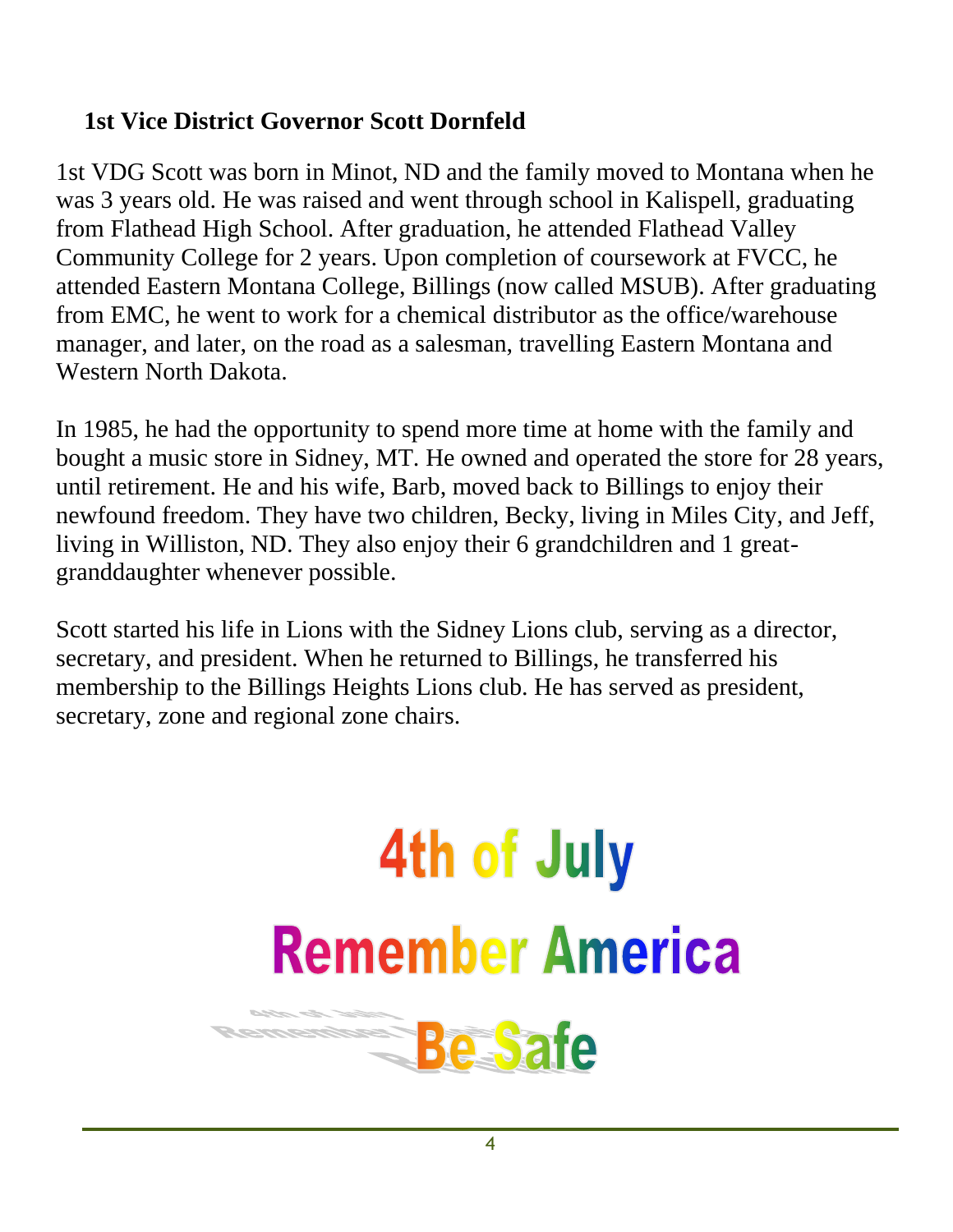

#### **2 ND Vice District Governor Brian Gertiser**

Brian was born in Michigan, the  $3<sup>rd</sup>$  of eight children. The family moved around the state as his father was promoted in the Michigan State Police. The family settle in Davison, MI where Brian graduated from Davison Sr. High. Brian also graduated for trade school at the same time. After graduation he started working in the heating and cooling field.

One of his employers was very involved in the Optimist Club, and his neighbor was involved with Lions.

With the desire to see other parts of the country, Brian loaded up the family and moved to Bozeman. While still working in the HVAC field, Brian returned to school and earned a degree in Business Management.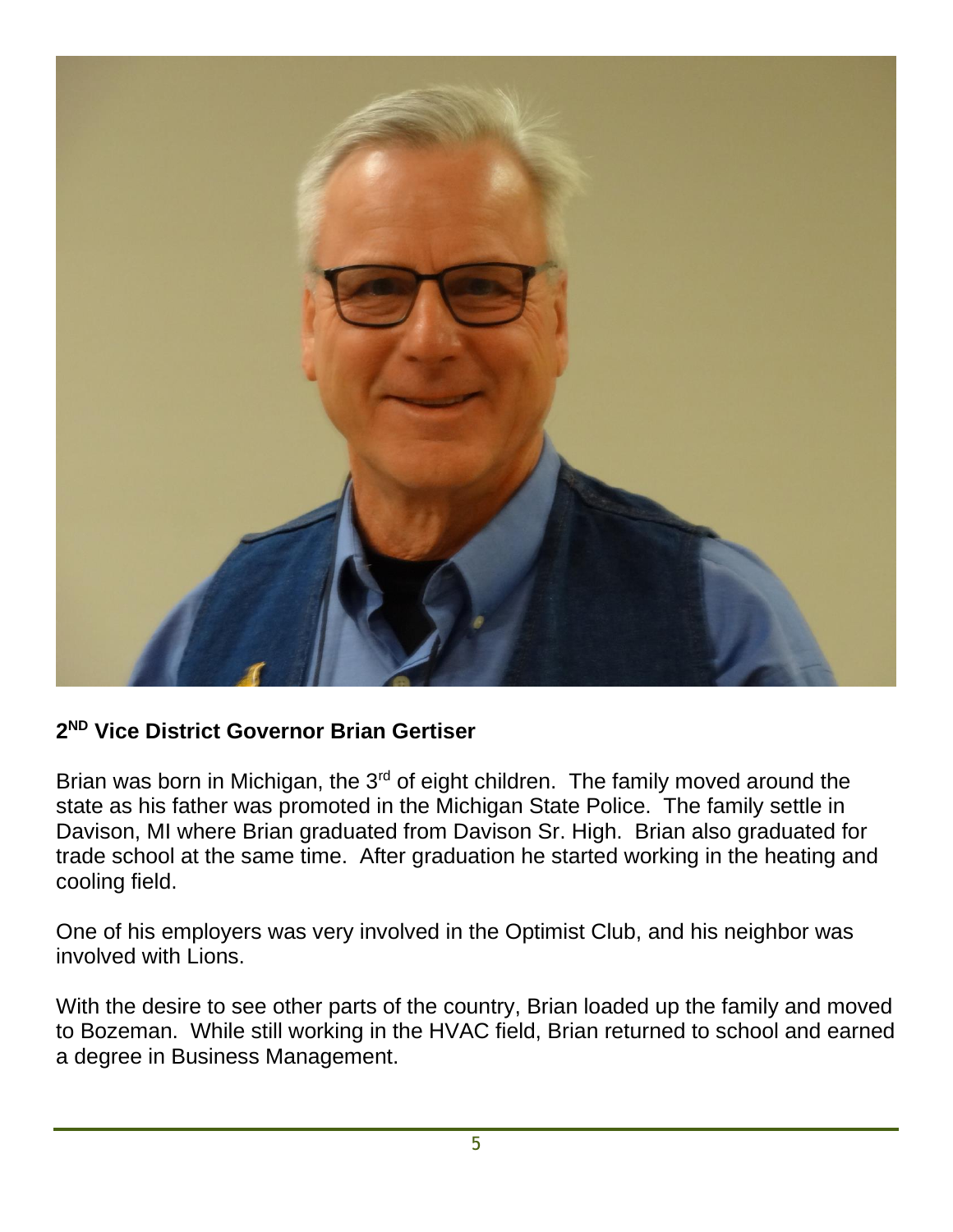Brian and his wife Deborah started their own heating and cooling business and after 26 years have retired to their home in Bridger Canyon.

In 1986 Brian joined the Gallatin Empire Lions for the first time, but life got too busy and complicated, and he dropped out for a short time. Brian rejoined Lions in 2001 and just recently receive his 20-year monarch chevron.

Brian is a Melvin Jones recipient. Past president of the Gallatin Empire Lions Club, held the secretary position, served as Zone Chair for Zone 13, and is currently the treasurer of the Hyalite Youth Camp.

### **UNITED IN KINDNESS AND DIVERSITY – DR. JUNG-YUL CHOI END OF YEAR MESSAGE**

This is a year that we will never forget. Because more than any other, this is the year that you showed the world the true depth of a Lion's courage. Your conviction to stand for others, to inspire hope and to serve has been the difference for so many people in your community and around the world.

I'm so proud to have been a part of this extraordinary year of kindness, innovation and safe service. As we move forward, we will continue to meet this global challenge together. Because we are Lions. In good times or times of great need—at all times and in all places—where there is a need we will be there.

Thank you for your bravery and commitment to making our world a better place for all people. It has been the greatest honor of my life to serve you.

Regards, Dr. Jung-Yul Choi International President

### **PU 101 CLUB OFFICER REPORTING FORM**

This is the time of the year that clubs need to select their club officers for the new Lions year. The 2021-2022 Club Officer reporting form is available for download on the LCI website: [www.LionsClubInternational.org;](http://www.lionsclubinternational.org/) search for 2021-2022 PU 101. The form has been emailed to current club presidents, first vice presidents, secretaries, and treasurers. If there are questions contact a district leadership team member or the district administrator. **If you have not reported your 2021-2022 club officers please do so as soon as possible.**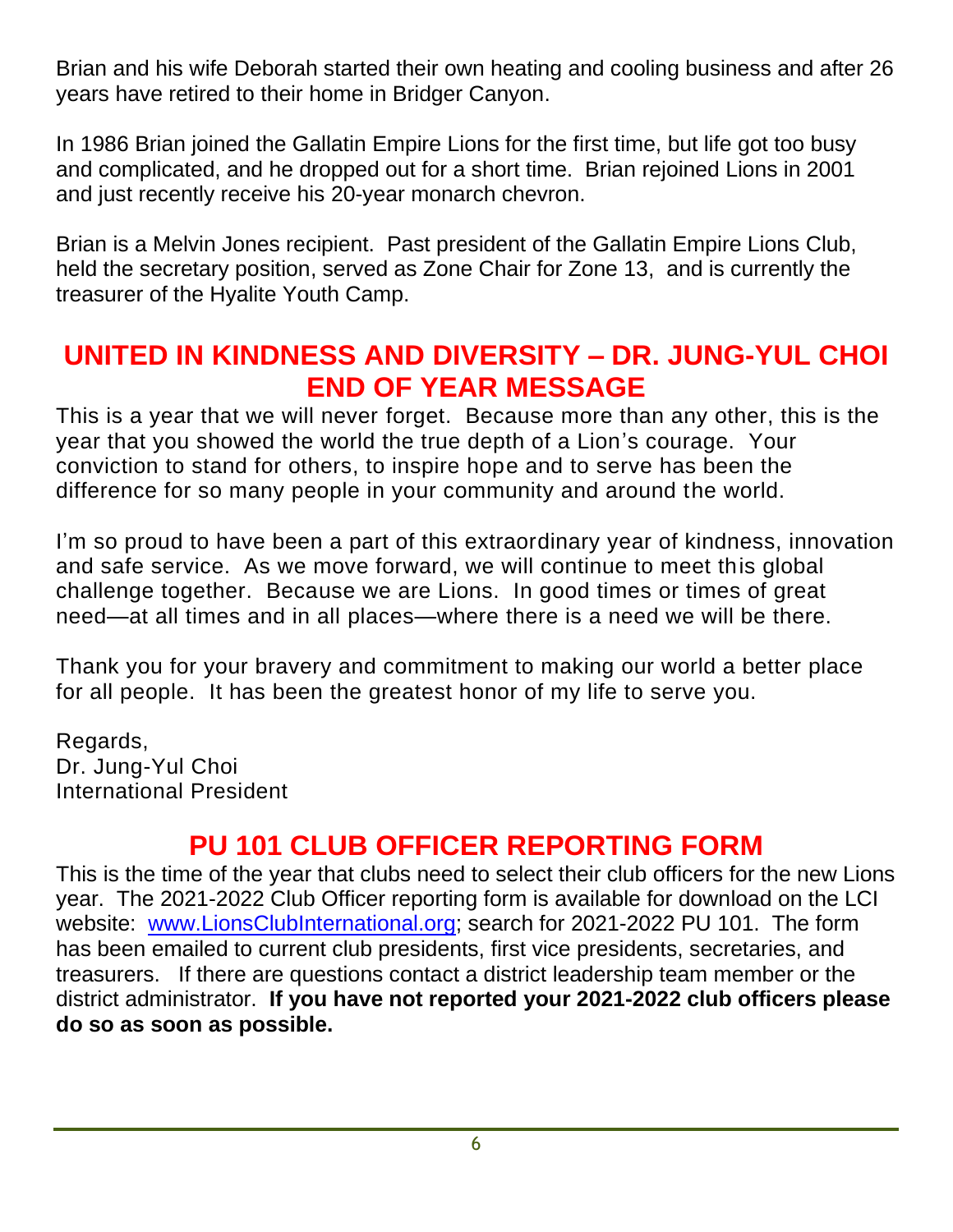#### **CLUB NEWSLETTER INFORMATION**

Any Lions club member can submit information associated with any type of Lions project or general club information. Please send in "word" format and/or photos in JPEG format to: PDG Dennis Kopitzke; dik 7491@rangeweb.net

### **MONTANA SCHOOL FOR THE DEAF & BLIND FOUNDATION LIONS CLUB PARTNERSHIP**

MSDB set a goal to provide all low-vision students in the state with updated technology – saving students from having to push a cumbersome cart with a magnifier down the hall with them to each class. With the help of Lions Clubs throughout Montana, they met that goal before the pandemic hit – equipping students with the technology they need to succeed at both home and school.

Lions Clubs often support projects providing vision support, so Clayton-Bye reached out and was invited to attend their conference.

They set a goal to raise \$300,000 and purchase 100 devices for Montana's low vision students.

"We said if we can meet that goal in two years it would be a dream come true and we met it in eight months with the Lions," Clayton-Bye said, "We want to continue to dream big to open the doors to Montana's deaf, hard of hearing, blind, low vision and deafblind."

# **USA/CANADA FORUM**

The Planning and Host Committees continue to plan the finer details of the USA/Canada Lions Leadership Forum.

Thank you to all of you who have pre-registered. I know I'm not the only one looking forward to being with like-minded Lions for an inspirational weekend of leadership, friendship, and service! It's not too late to register (the current fee is \$320) but some of the hotels have filled up, so don't stay on the fence too long.

There are so many interesting things to do in Des Moines, and we are bringing some new features to the Forum, this year to complement the many things you already enjoy. There will be something for everyone at #1LionsForum2021! Together in Service.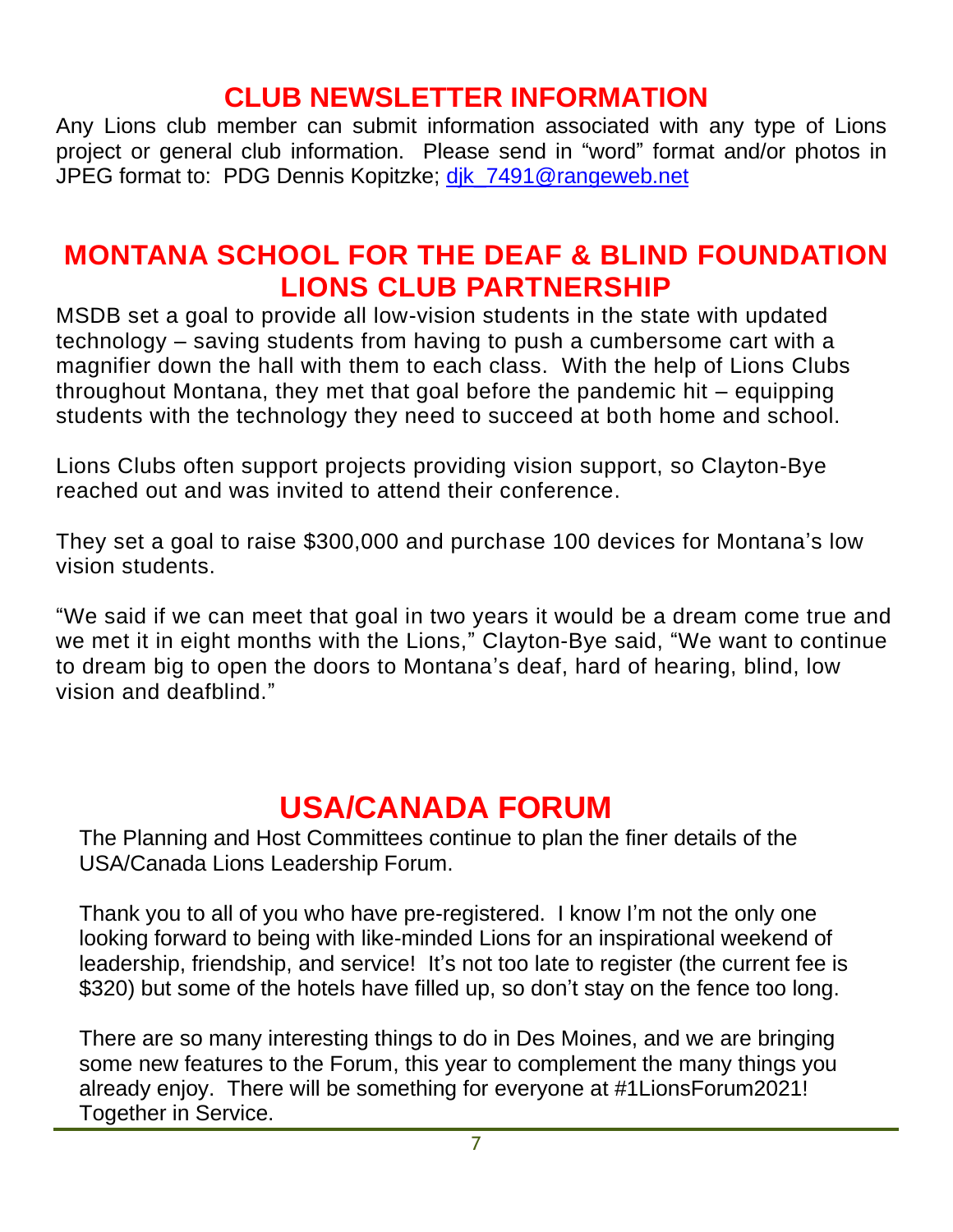The 2021 USA/Canada Forum will be held in Des Moines, IA on September 9-11, 2021. The forum will be conducted "in person". For more information and to register for the forum contact: USA/Canada Lions Leadership Forum, Box 723, Rapid City, SD 57709; 605-723-4007 or access the forum website at: [www.lionsforum.org](http://www.lionsforum.org/) or to register on line at: [register@lionforum.org](mailto:register@lionforum.org)

## **WEBSITES**

Visit the district website: [www.montanalions.org](http://www.montanalions.org/) to find a wealth of valuable information regarding almost every aspect associated with the operation of the district.

LCI website, [lionsclubsinternational.org](http://www.lionsclubsinternational.org/) Look for: general information, service projects, membership, club improvement, online training, media and news releases, and LCIF.

The Montana Lions Sight & Hearing Foundation website: [www.mtlionsshfnd.org](http://www.mtlionsshfnd.org/) Information regarding programs and sight, hearing and/or speech impairments.

# **CONTACT INFORMATION**

DG Michael Tobin, Box 408, Sunburst, MT 59482; H 406-397-1215; C 406-450-2780; [miket@northerntel.net](mailto:miket@northerntel.net)

1st VDG Scott Dornfeld, 744 Arbor Hills Drive, Billings, MT 59105; C, 406-489-1884; [Sdornfeld51@gmail.com](mailto:Sdornfeld51@gmail.com)

2<sup>nd</sup> VDG Brian Gertiser, 10680 Bridger Canyon Road, Bozeman, MT 59715; C 406-539-0992; [2bjgert@gmail.com](mailto:2bjgert@gmail.com)

District Secretary/Administrator; PDG Dennis Kopitzke, Box 1266, Forsyth, 59327; 406-346-1488; 406-853-8695; dik\_7491@rangeweb.net

#### **CLUB ANNIVERSARIES**:

| July<br><b>Billings Heights</b> | 1957 | 64 Years |
|---------------------------------|------|----------|
| <b>August</b>                   |      |          |
| <b>Baker</b>                    | 1946 | 75 Years |
| Ennis                           | 1948 | 73 Years |
| <b>Huntley Project</b>          | 1954 | 67 Years |

**July**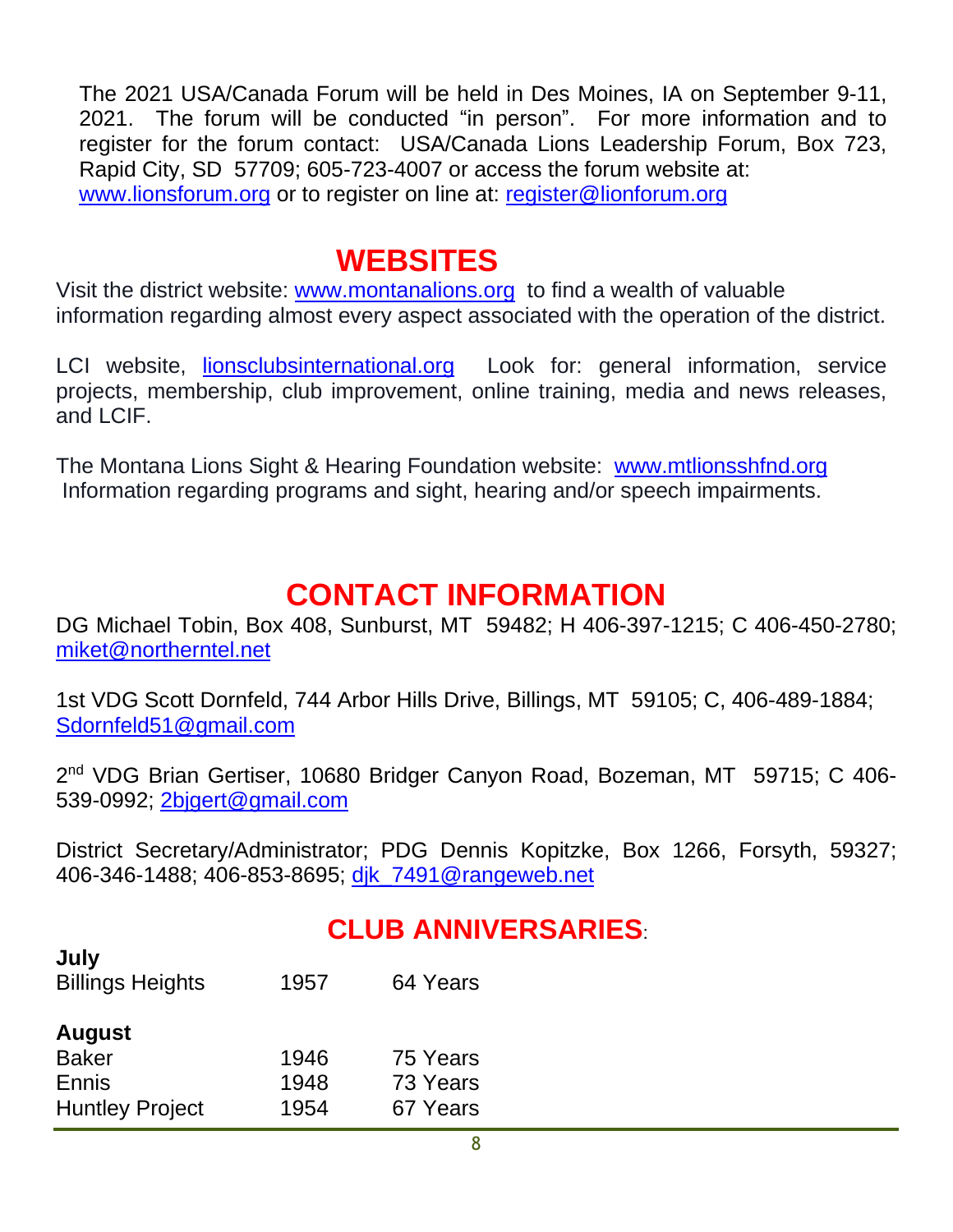## **IMPORTANT DATES**

- July 1 Start of the 2021-2022 Lions year
- July 17 Montana Lions Sight & Hearing Foundation quarterly meeting, Bozeman
- July 17 District 37 quarterly meeting, Bozeman



**This is the final year of CAMPAIGN 100!**

**Thank you to every Montana Lion and Montana Lions Club that made a donation to LCIF over the past 3 years. Over those 3 years your donations and donations from other Lions and Lions Clubs around the world allowed LCIF to provide the following:**

**1,338 Humanitarian Grants totalling \$53,378,717**

**311 Vision Grants totalling \$45,756,445**

**1,029 Disaster Relief Grants totalling \$26,930,113**

**378 Youth Grants totalling \$12,186,042**

**142 Diabetes Grants totalling \$7,240,547**

**54 Childhood Cancer Grants totalling \$3,646,114**

**303 Hunger Grants totalling \$2,168,927**

**64 Environmental Grants totalling \$1,907,739**

**Millions of lives were made better because of these grants, supported through your donations. Please take a few moments to consider what we have done to**